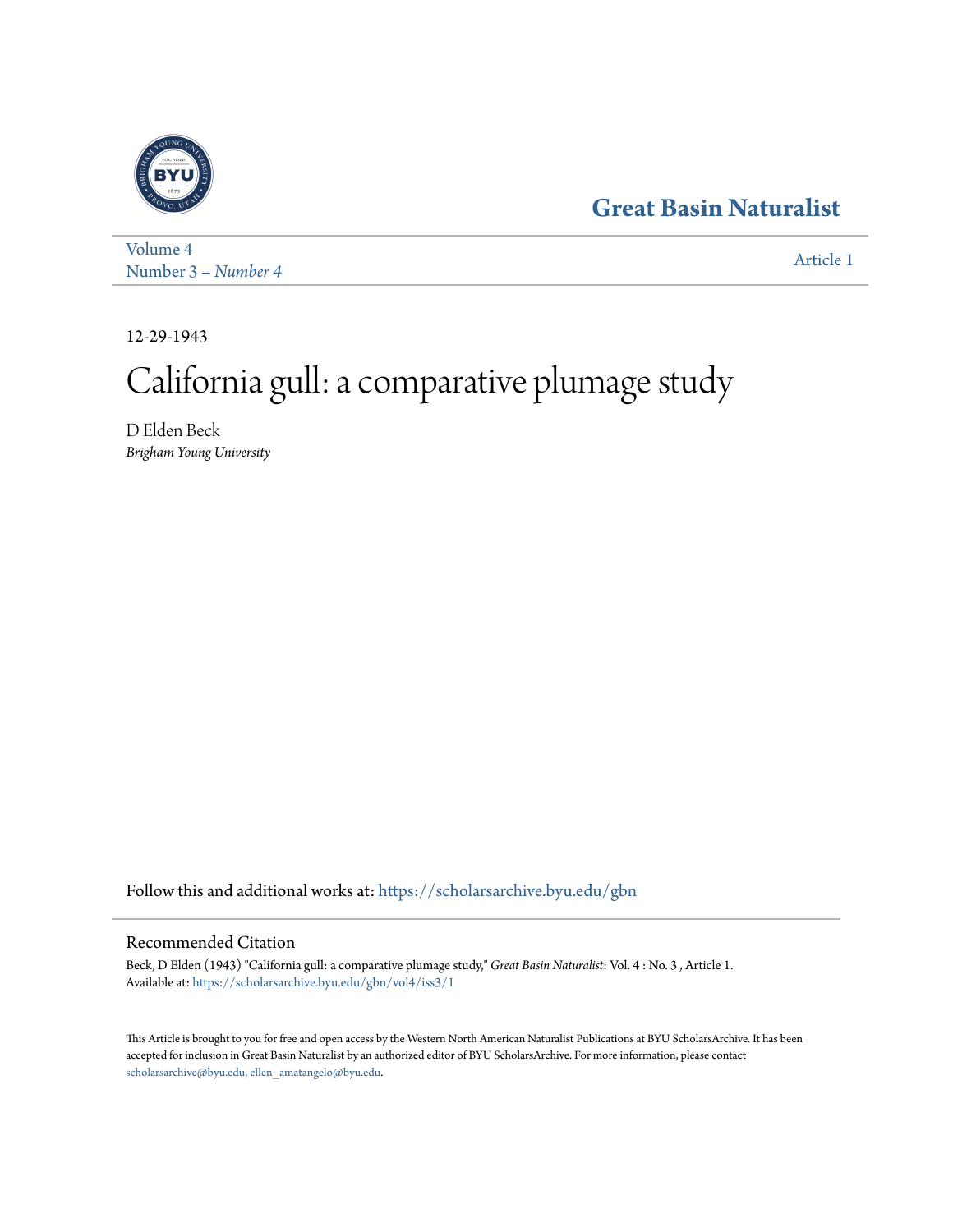

## The Great Basin Naturalist

PUBLISHED BY THE

DEPARTMENT OF ZOOLOGY AND ENTOMOLOGY BRIGHAM YOUNG UNIVERSITY, PROVO. UTAH

VOLUME IV  $79665$  DECEMBER 29, 1943 Nos. 3 & 4

#### CALIFORNIA GULL

A Comparative Plumage Study\*

#### D. ELDEN BECK

Assistant Professor of Zoology and Entomology Brigham Young Uninversity

In a recent article Brooks<sup>1</sup> described and illustrated the plumage changes of the California gull, Larus californicus Lawrence. His study was made from the observation of gulls in the field and from skins taken from birds under normal conditions.

Dwight<sup>2</sup> in his monumental work on the gulls of the world briefly describes the appearance of the first winter (non-nuptial) bird and second summer plumages. Dwight's second summer description is listed as, " first nuptial plumage " in his writings.

The following remarks on plumage are about the changes taking place in the first winter, and second summer birds, as observed in captivity by the author.

One of the specimens under study was hatched in an incubator and its exact age is known. All other birds used in this study were captured at Rock Island in Utah Lake, Utah. A large colony of Cali fornia gulls breeds at this island and then migrates in late September and early October, to the Pacific Coast. The birds, with the exception of the incubated chick, were captured a few weeks before migration took place. All birds were in complete juvenal plumage.

The birds in captivity were fed hamburger once to twice <sup>a</sup> week. In addition, corn (cooked), vegetables of various kinds, and bread were added to the diet. The pen was 8x8 feet square and 5 feet high. A short screened runway was connected to the pen. The runway

<sup>\*</sup> Contribution No. 105.<br>1 Brooks, Allan, 1943. The Status of the California Gull. Auk, Vol. 60, No. 1, pp. 15-20.<br>2 Dwight, Jonathan, 1925. The Gulls (Laridae) of the World. Bulletin American Museum<br>of Natural History, Vol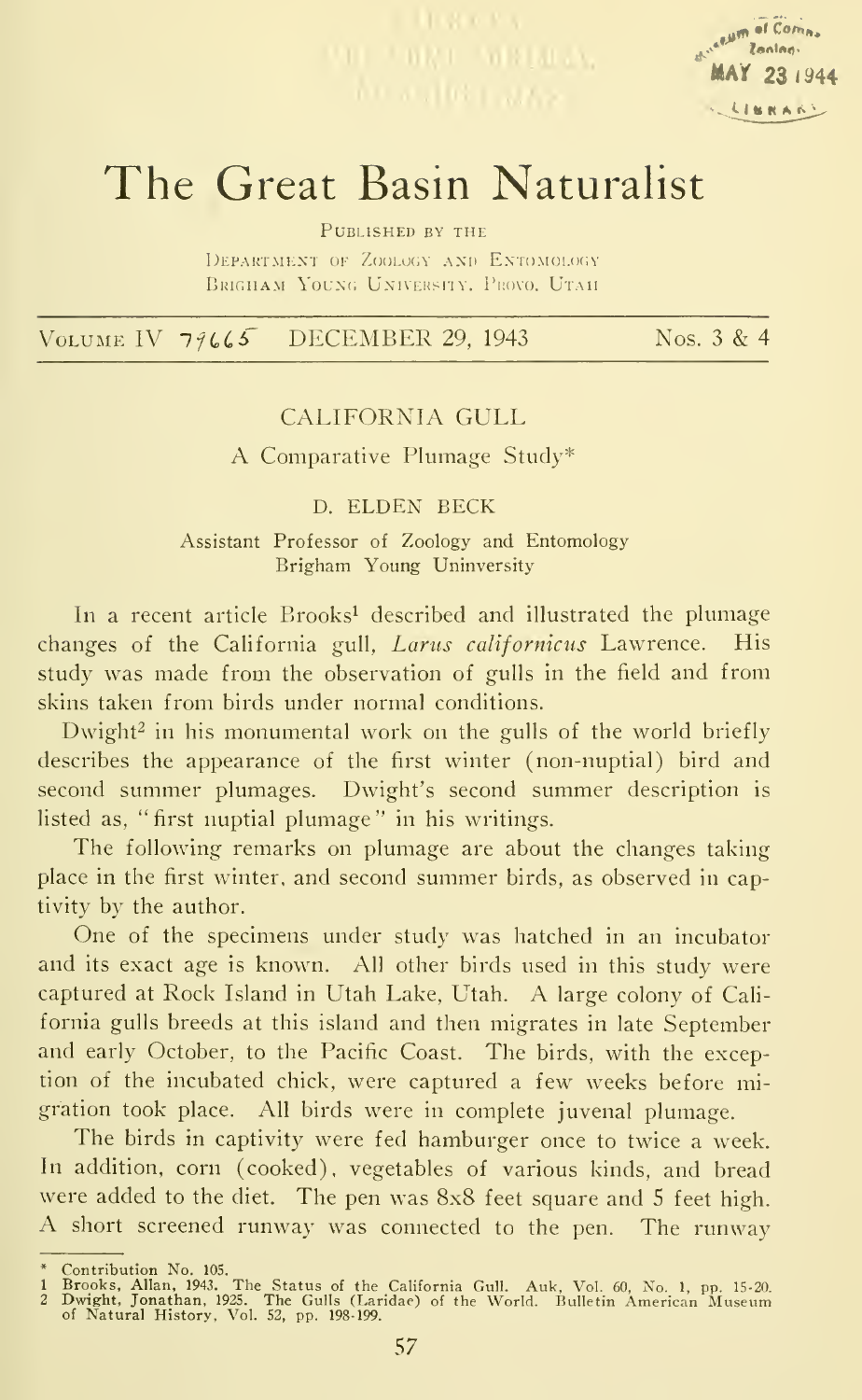**EMERGE THE CO.** 

was 10 feet long, 4 feet wide and <sup>5</sup> feet high. The birds were ex posed to all changes of weather and thus were subject to the continual effect of outdoor conditions.

Under normal conditions, where the gulls are at their winter residence somewhere along the Pacific coast, marked changes in plumage are taking place. It seems that, in order to gain a complete story of plumage change in the Califoniia Gull, under natural conditions, after it has departed from its breeding grounds, it will be necessary to carefully study banded birds. In anticipation of this, banding of California Gulls has been done at Rock Island each spring since  $1940.^{384}$  However, in order to observe the plumage change even under abnormal conditions, birds kept in captivity were selected for study.

#### FIRST WINTER PLUMAGE

Dwight's<sup>5</sup> reference specimen is a bird collected November 11, 1912 at Pacific Grove, California. Brooks^ does not list a winter bird as such in his description although he has an illustration of a 10 month-old specimen, collected April 26, 1923 at Buena Vista Lake, California. He calls this the "first spring plumage." Dwight's description is of a bird at the beginning stage of winter plumage while Brook's description is for the terminus of winter plumage.

In order to get the comparative colors and patterns for these two birds 1 quote from Dwight<sup>7</sup>:

Acquired by a partial post juvenal moult in September and October. Back paler and grayer than the juvenal, with less mottling, and the barring of a paler brown, more fused and diluted. Head dark and heavily streaked, a trifle paler than the juvenal. Underparts paler than the juvenal on chin, throat and breast. Wear brings into<br>throat and breast. Wear brings into prominence the barrings and mottlings through loss of feather edgings, producing a spottiness. Wings and tail of juvenal plumage retained. Bill and other soft parts much like the juvenal.

 $Brooks<sup>8</sup>$  describes the characteristics of a ten-month-old bird as follows:

The drab gray black is replaced by blue-gray feathers only slightly duller than the mantle of the adult ; the head and breast turn whiter but the pri maries and rectrices are retained ; the secondaries and tertials are usually very abraded, and the latter are reduced to filaments as the season pro gresses ; the feet are turning from flesh to bluish.

<sup>3</sup> Tamer, V. M., 1941. Gull Banding Notes on Utah Lake. Great Basin Naturalist, Vol.<br>4 Ti, No. 2, pp. 98.<br>4 Tamer, V. M. and Beck, D. Elden, 1942. Gull Banding Notes on Utah Lake. Great<br>8 Basin Naturalist, Vol. III, pp. 55-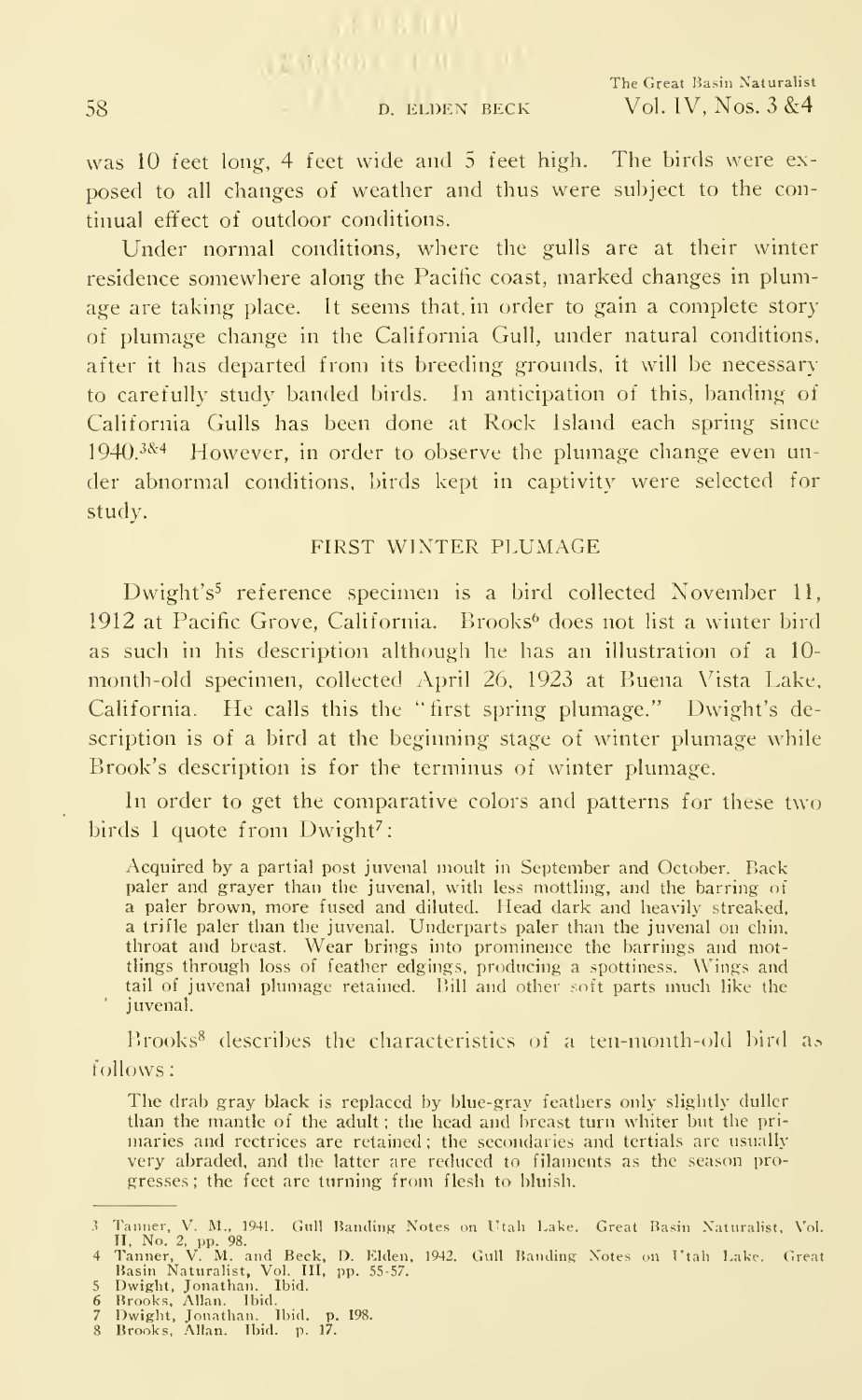In the study of the birds in captivity it was evident that both color and color pattern were undergoing change from month to month.

At the end of the eighth month (last of January) many changes have taken place in the detail of color and pattern in captive birds. In general the whole body color tone tends to be darker. This is dis tinctly seen in the wing region.

The primaries have lost the light colored tip seen in the juvenal and the whole feather vane is a deep brown to black color. The primary coverts are similar in color to the primary feathers but have a narrow, light colored, distal band. The greater, medial and lesser coverts are dark cinnamon to brownish with tawny to grayish borders.

The head, as viewed dorsally, is predominantly cinnamon with slate colored' streaks subdued. The neck is primarily cinnamon color.

In the region of the axillaries and the back, the greatest change has taken place. The axillaries have a barred effect much subdued by a grey color. The pattern effect of the juvenal has changed from a barred effect to one of mottling in the month-old bird. Some of the feathers in the back and axillary region are a solid pearl-gray color.

The upper coverts are similar to the juvenal, but are more elon gated. The pattern of the individual feather in the upper tail coverts is cinnamon while in the juvenal it is a deep brown to black.

The tail feather vanes are terminally tipped with white. Next to this is a dark band, brown to black in color. Next is a narrow white band. With the exception of the two outside feathers, the remaining part of the tail feather is solid black to deep brown. The two outside feathers are barred or mottled light and dark.

Viewed from the venter, the wings are slate-colored and almost a solid tone. The breast is darkly mottled and streaked a dull grey. Proceeding posteriorly and ventrally the color tends to become lighter. The under tail coverts are distally barred. The medial under tail coverts are as long as the medial tail feathers.

The ten-month-old gull in captivity varies from the eight-monthold bird in the following respects: The head (dorsally) is lighter in color but still predominantly brownish. Neck region almost a solid brown. (Examination of an individual feather shows the proximal part to be white and distal part solid brown). Anterior, dorsal feathers on back are slate color. Main region of back and upper tail coverts, barred and mottled a grey and deep brown. Anterior axil lary feathers deep brown and faintly patterned. Throat region much lighter. In some specimens the throat region is almost white. Whole under body color is a lighter tone than in the eight-month-old gull.